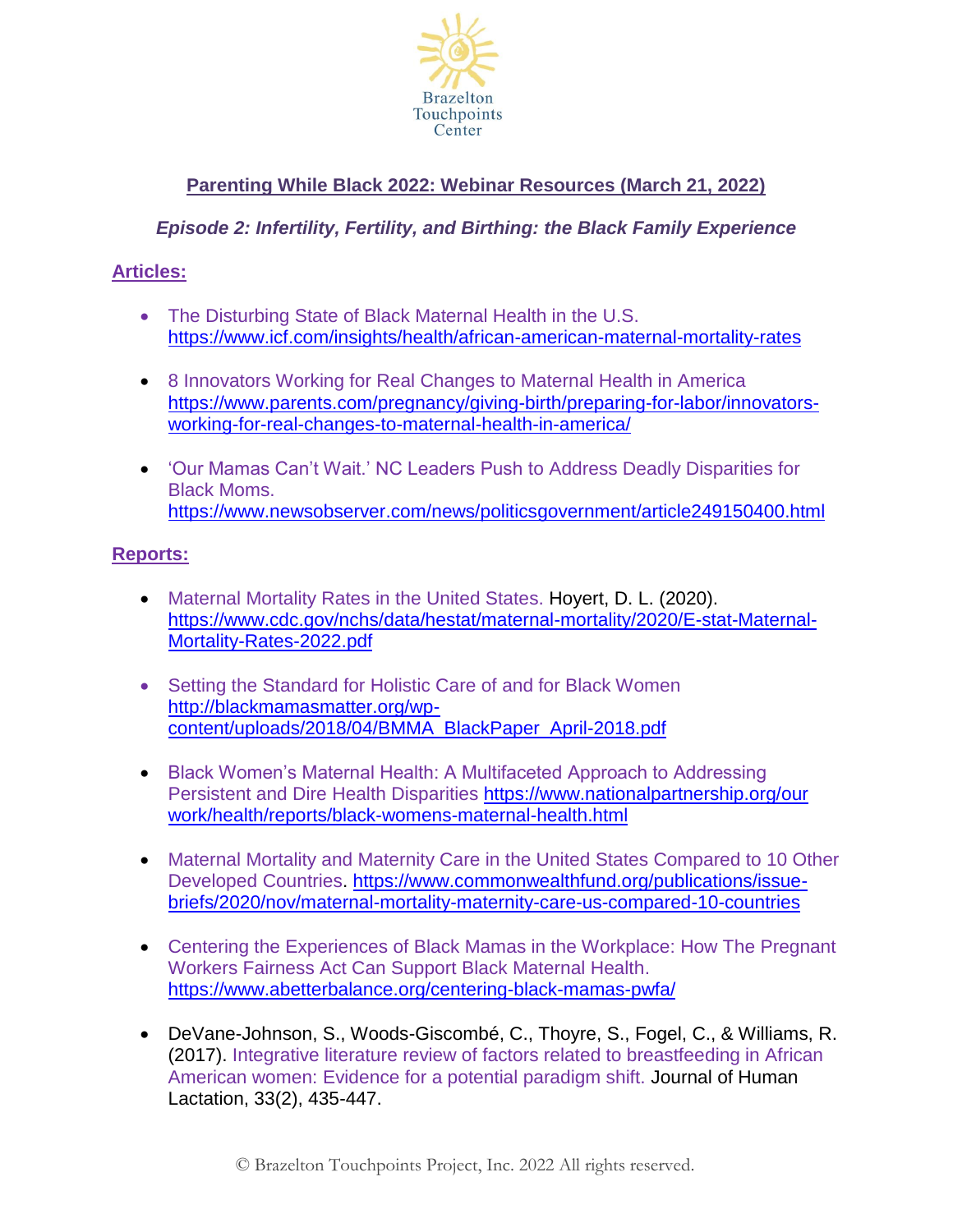

- **DeVane-Johnson, S**., Woods-Giscombe, Williams, R., C., Fogel, C., Thoyre, S., (2018). Social, Cultural and Historical Influences on African American Women's Infant-Feeding Practices. Journal of Perinatal Education. Vol 27 (2), 71-85.
- White, L. and **DeVane-Johnson**, S. (2020). Increasing Black Breastfeeding by Increasing Black Health Professionals. The Journal for Nurse Practitioners. Vol (16) (1), 89.

## **Organizations:**

- Alliance of Black Doulas for Black Mamas. [https://www.alliance-bdbm.com](https://www.alliance-bdbm.com/)
- Black Mamas Matter Alliance. <https://blackmamasmatter.org/>
- National Birth Equity Collaborative. (NBEC)<https://birthequity.org/>
- Black Women Birthing Justice.<https://www.blackwomenbirthingjustice.com/>
- Black Women's Health Imperative. <https://bwhi.org/>
- MOTHER Lab. [https://motherlab.org](https://motherlab.org/) FAST FACTS: [https://motherlab.org/fast](https://motherlab.org/fast-facts/)[facts/](https://motherlab.org/fast-facts/)
- Sista Midwife Productions and the Sista Midwife Directory <https://www.sistamidwife.com/>
- National Black Doulas Association.<https://www.blackdoulas.org/>
- National Association to Advance Black Birth. https://thenaabb.org
- Shades of Blue Project. [https://www.shadesofblueproject.org/inspire-method](https://www.shadesofblueproject.org/inspire-method-training)[training](https://www.shadesofblueproject.org/inspire-method-training)

## **Videos:**

- **Black Motherhood through the Lens Trailer** <https://vimeo.com/486605249?ref=em-share>
- TED Talk: How Racism Harms Pregnant Women and What Can Help [https://www.npr.org/2018/03/16/593870089/miriam-zoila-p-rez-how-does-racism](https://www.npr.org/2018/03/16/593870089/miriam-zoila-p-rez-how-does-racism-affect-pregnant-women-and-babies)[affect-pregnant-women-and-babies](https://www.npr.org/2018/03/16/593870089/miriam-zoila-p-rez-how-does-racism-affect-pregnant-women-and-babies)
- TED Talk: How the US medical community fails Black mothers. <https://www.tedmed.com/talks/show?id=770778>
- Docuseries: NATAL<https://www.natalstories.com/>

## **Guides/Toolkit:**

• Protecting Your Birth: A Guide for Black Mothers. <https://www.nytimes.com/article/black-mothers-birth.html>